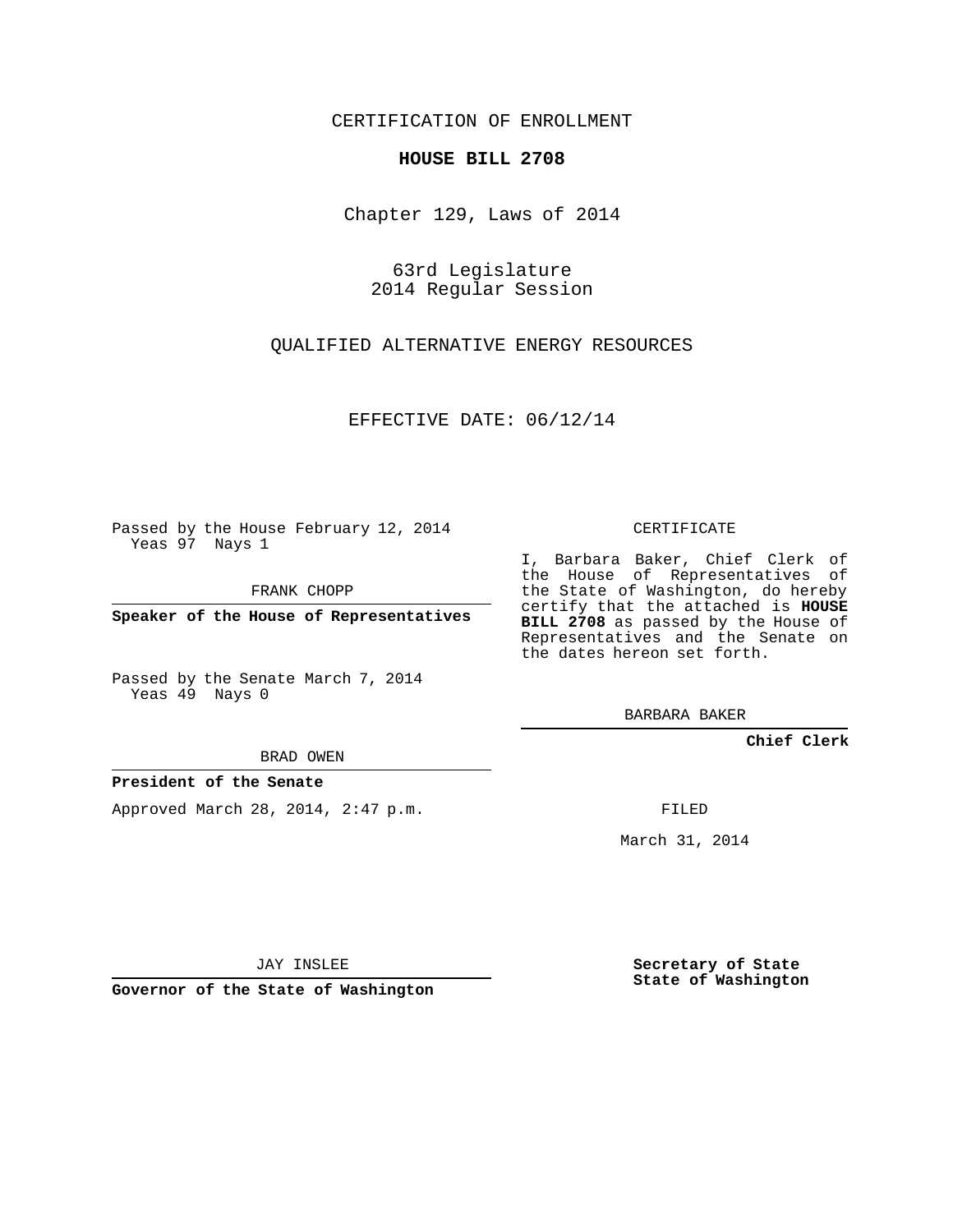# **HOUSE BILL 2708** \_\_\_\_\_\_\_\_\_\_\_\_\_\_\_\_\_\_\_\_\_\_\_\_\_\_\_\_\_\_\_\_\_\_\_\_\_\_\_\_\_\_\_\_\_

\_\_\_\_\_\_\_\_\_\_\_\_\_\_\_\_\_\_\_\_\_\_\_\_\_\_\_\_\_\_\_\_\_\_\_\_\_\_\_\_\_\_\_\_\_

Passed Legislature - 2014 Regular Session

# **State of Washington 63rd Legislature 2014 Regular Session**

**By** Representatives Tarleton, Short, DeBolt, Fey, Freeman, Hudgins, Lytton, Smith, Morrell, Ortiz-Self, Springer, Pollet, and Muri

Read first time 01/28/14. Referred to Committee on Technology & Economic Development.

 AN ACT Relating to a qualified alternative energy resource; and amending RCW 19.29A.090.

BE IT ENACTED BY THE LEGISLATURE OF THE STATE OF WASHINGTON:

 **Sec. 1.** RCW 19.29A.090 and 2012 c 112 s 1 are each amended to read as follows:

 (1) Beginning January 1, 2002, each electric utility must provide to its retail electricity customers a voluntary option to purchase qualified alternative energy resources in accordance with this section.

 (2) Each electric utility must include with its retail electric customer's regular billing statements, at least quarterly, a voluntary option to purchase qualified alternative energy resources. The option may allow customers to purchase qualified alternative energy resources at fixed or variable rates and for fixed or variable periods of time, including but not limited to monthly, quarterly, or annual purchase agreements. A utility may provide qualified alternative energy resource options through either: (a) Resources it owns or contracts for; or (b) the purchase of credits issued by a clearinghouse or other system by which the utility may secure, for trade or other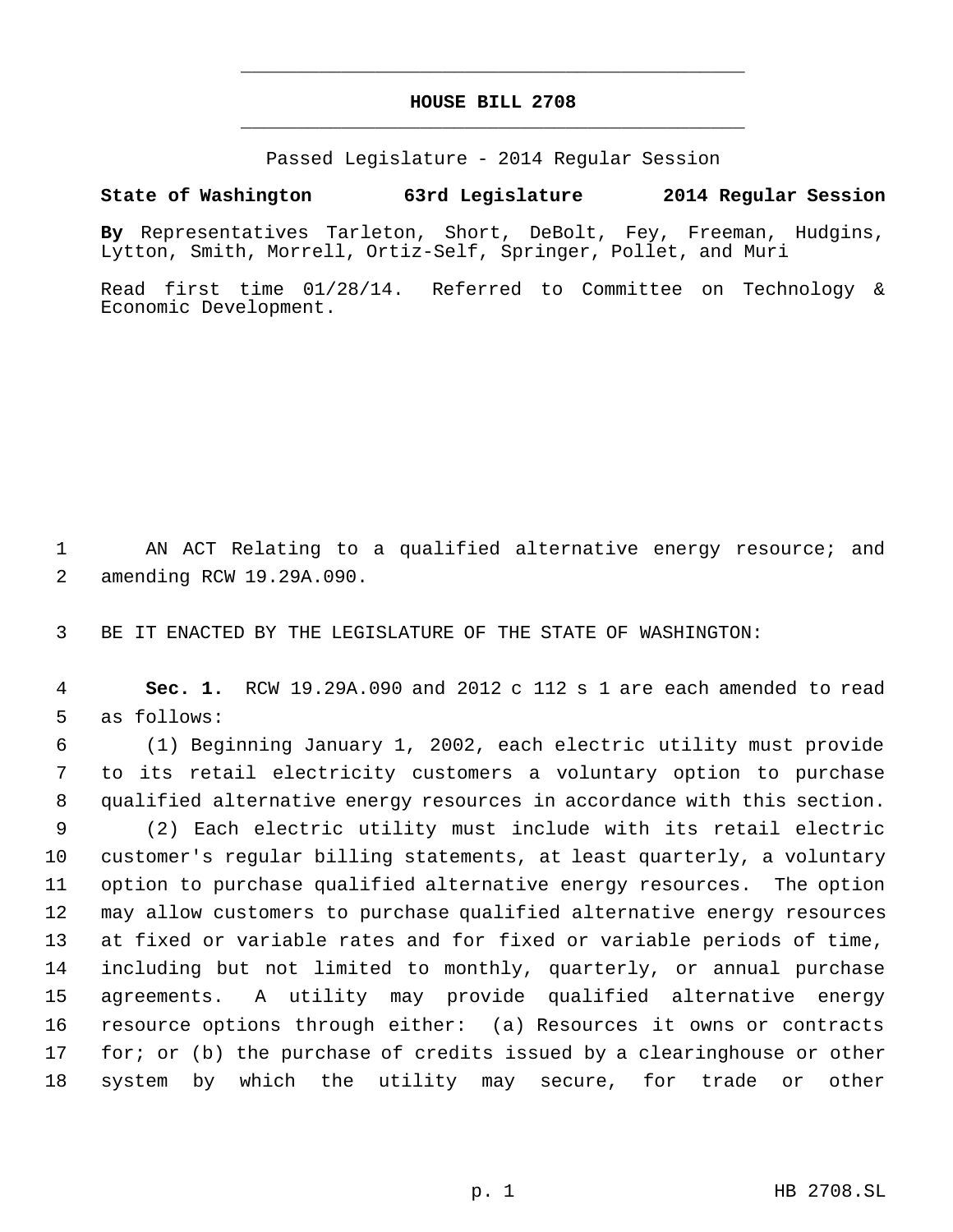consideration, verifiable evidence that a second party has a qualified alternative energy resource and that the second party agrees to transfer such evidence exclusively to the benefit of the utility.

 (3) For the purposes of this section, a "qualified alternative energy resource" means the electricity or thermal energy produced from generation facilities that are fueled by: (a) Wind; (b) solar energy; (c) geothermal energy; (d) landfill gas; (e) wave or tidal action; (f) gas produced during the treatment of wastewater; (g) qualified 9 hydropower; or (h) biomass energy based on animal waste or solid or liquid organic fuels from wood, forest, or field residues, or dedicated energy crops that do not include wood pieces that have been treated with chemical preservatives such as creosote, pentachlorophenol, or copper-chrome-arsenic.

 (4) For the purposes of this section, "qualified hydropower" means the energy produced either: (a) As a result of modernizations or upgrades made after June 1, 1998, to hydropower facilities operating on May 8, 2001, that have been demonstrated to reduce the mortality of anadromous fish; or (b) by run of the river or run of the canal hydropower facilities that are not responsible for obstructing the passage of anadromous fish.

 (5) The rates, terms, conditions, and customer notification of each utility's option or options offered in accordance with this section must be approved by the governing body of the consumer-owned utility or by the commission for investor-owned utilities. All costs and benefits associated with any option offered by an electric utility under this section must be allocated to the customers who voluntarily choose that option and may not be shifted to any customers who have not chosen such option. Utilities may pursue known, lawful aggregated purchasing of qualified alternative energy resources with other utilities to the extent aggregated purchasing can reduce the unit cost of qualified alternative energy resources, and are encouraged to investigate opportunities to aggregate the purchase of alternative energy resources by their customers. Aggregated purchases by investor-owned utilities must comply with any applicable rules or policies adopted by the commission related to least-cost planning or the acquisition of renewable resources.

 (6) Each consumer-owned utility must maintain and make available upon request of the department and each investor-owned utility must